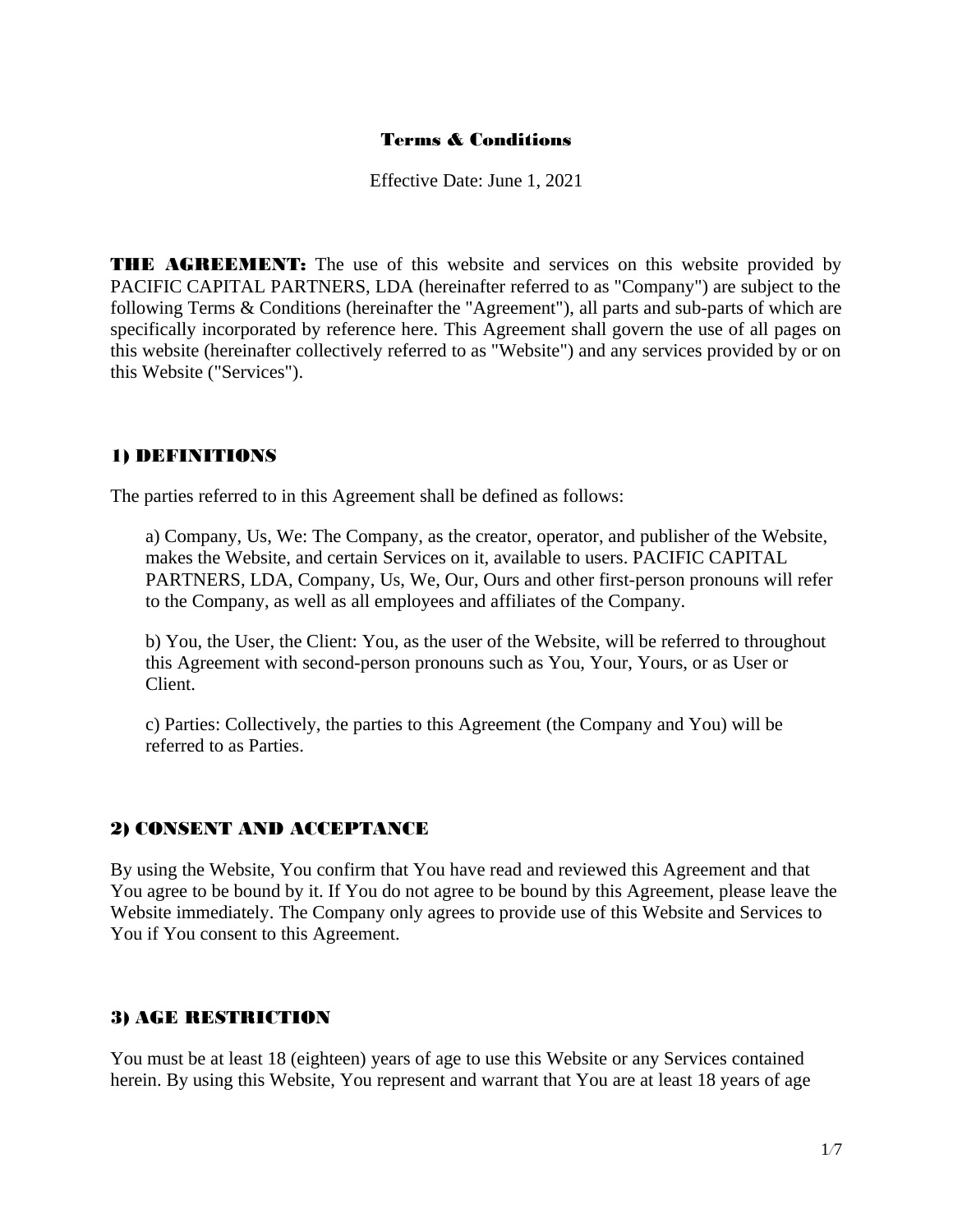and may legally agree to this Agreement. The Company assumes no responsibility or liability for any misrepresentation of Your age.

### 4) LICENSE TO USE WEBSITE

The Company may provide You with certain information as a result of Your use of the Website or Services. Such information may include, but is not limited to, documentation, data, or information developed by the Company, and other materials which may assist in Your use of the Website or Services ("Company Materials"). Subject to this Agreement, the Company grants You a non-exclusive, limited, non-transferable and revocable license to use the Company Materials solely in connection with Your use of the Website and Services. The Company Materials may not be used for any other purpose, and this license terminates upon Your cessation of use of the Website or Services or at the termination of this Agreement.

## 5) INTELLECTUAL PROPERTY

By accessing the Website, You agree that the Website and all Services provided by the Company are the property of the Company, including all copyrights, trademarks, trade secrets, patents, and other intellectual property ("Company IP"). You agree that the Company owns all right, title and interest in and to the Company IP and that You will not use the Company IP for any unlawful or infringing purpose. You agree not to reproduce or distribute the Company IP in any way, including electronically or via registration of any new trademarks, trade names, service marks or Uniform Resource Locators (URLs), without express written permission from the Company.

## 6) ACCEPTABLE USE

By accessing the Website, You agree not to use the Website or Services for any unlawful purpose or any purpose prohibited under this clause. You agree not to use the Website or Services in any way that could damage the Website, Services, or general business of the Company.

a) You further agree not to use the Website or Services:

I) To harass, abuse, or threaten others or otherwise violate any person's legal rights;

II) To violate any intellectual property rights of the Company or any third party;

III) To upload or otherwise disseminate any computer viruses or other software that may damage the property of another;

IV) To perpetrate any fraud;

V) To engage in or create any unlawful gambling, sweepstakes, or pyramid scheme;

VI) To publish or distribute any obscene or defamatory material;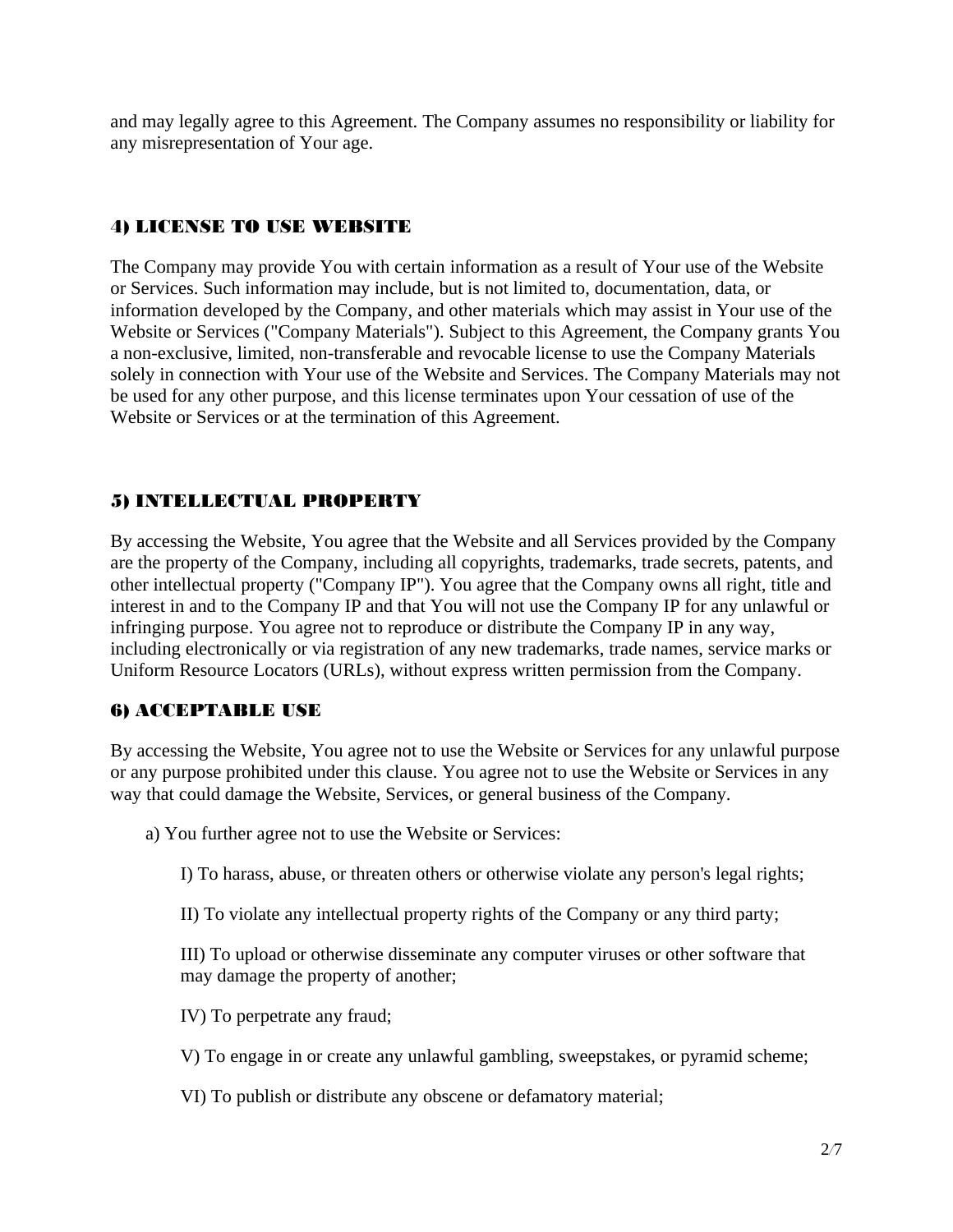VII) To publish or distribute any material that incites violence, hate, or discrimination towards any group;

VIII) To unlawfully gather information about others.

# 7) PRIVACY INFORMATION

Through Your Use of the Website and Services, You may provide Us with certain information. By using the Website or the Services, You authorize the Company to use Your information in the United States and any other country where We may operate.

a) Information We May Collect or Receive: Depending on how You use Our Website or Services, We may receive information from external applications You use to access Our Website, or We may receive information through various web technologies, such as cookies, log files, clear gifs, web beacons or others.

b) How We Use Information: We use the information gathered from You to ensure Your continued good experience on Our website. We may also track certain of the passive information received to improve Our marketing and analytics, and for this, We may work with third-party providers, including other marketers.

c) How You Can Protect Your Information: If You would like to disable Our access to any passive information We receive from the use of various technologies, You may choose to disable cookies in Your web browser.

# 8) SALES

The Company may sell goods or services or allow third parties to sell goods or services on the Website. The Company undertakes to be as accurate as possible with all information regarding the goods and services, including product descriptions and images. However, the Company does not guarantee the accuracy or reliability of any product information, and, by accessing the Website, You acknowledge and agree that You purchase such products at Your own risk.

# 9) REVERSE ENGINEERING & SECURITY

By accessing the Website, You agree not to undertake any of the following actions:

a) Reverse engineer, or attempt to reverse engineer or disassemble any code or software from or on the Website or Services;

b) Violate the security of the Website or Services through any unauthorized access, circumvention of encryption or other security tools, data mining or interference to any host, user or network.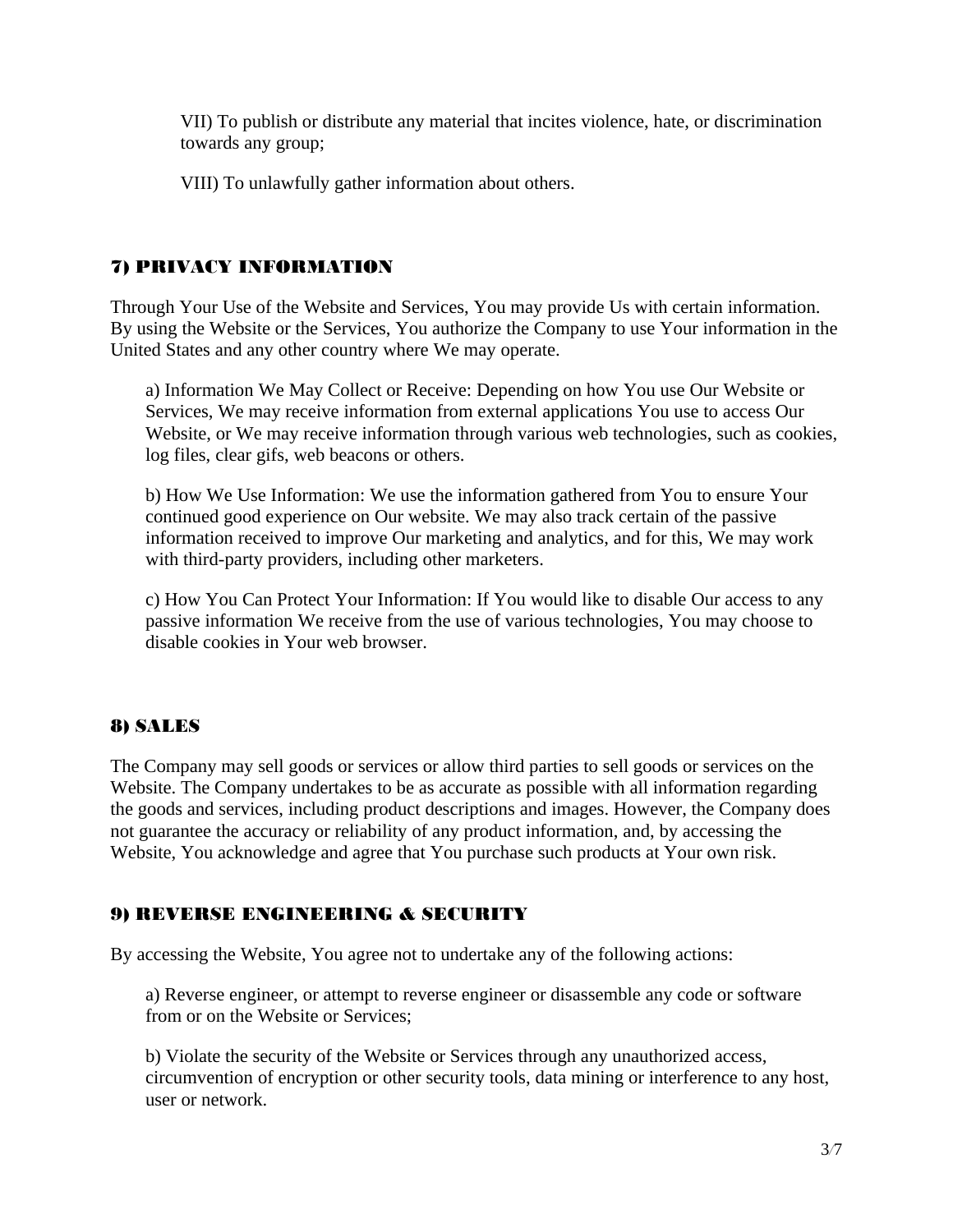#### 10) DATA LOSS

The Company does not accept responsibility for the security of Your account or content. You agree that Your use of the Website or Services is at Your own risk.

#### 11) INDEMNIFICATION

By accessing the Website, You agree to defend and indemnify the Company and any of its affiliates (if applicable) and hold Us harmless against any and all legal claims and demands, including reasonable attorney's fees, which may arise from or relate to Your use or misuse of the Website or Services, Your breach of this Agreement, or Your conduct or actions. You agree that the Company shall be able to select its own legal counsel and may participate in its own defense, if the Company wishes.

#### 12) SPAM POLICY

You are strictly prohibited from using the Website or any of the Company's Services for illegal spam activities, including gathering email addresses and personal information from others or sending any mass commercial emails.

## 13) THIRD-PARTY LINKS & CONTENT

The Company may occasionally post links to third party websites or other services. By accessing the Website, You agree that the Company is not responsible or liable for any loss or damage caused as a result of Your use of any third party services linked to from Our Website.

## 14) MODIFICATION & VARIATION

The Company may, from time to time and at any time without notice to You, modify this Agreement. By accessing the Website, You agree that the Company has the right to modify this Agreement or revise anything contained herein. You further agree that all modifications to this Agreement are in full force and effect immediately upon posting on the Website and that modifications or variations will replace any prior version of this Agreement, unless prior versions are specifically referred to or incorporated into the latest modification or variation of this Agreement.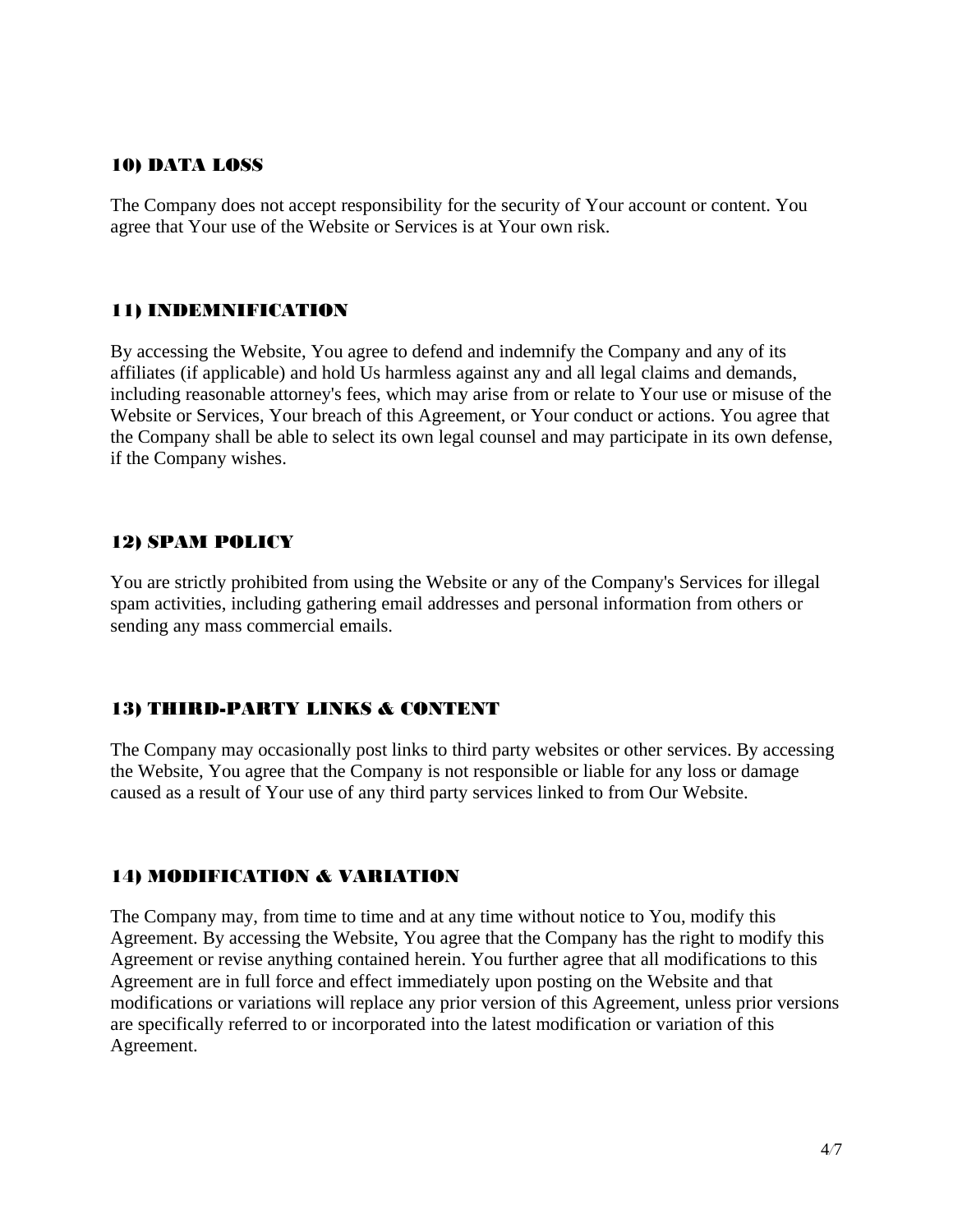a) To the extent any part or sub-part of this Agreement is held ineffective or invalid by any court of law, You agree that the prior, effective version of this Agreement shall be considered enforceable and valid to the fullest extent.

b) You agree to routinely monitor this Agreement and refer to the Effective Date posted at the top of this Agreement to note modifications or variations. You further agree to clear Your cache when doing so to avoid accessing a prior version of this Agreement. You agree that Your continued use of the Website after any modifications to this Agreement is a manifestation of Your continued assent to this Agreement.

c) In the event that You fail to monitor any modifications to or variations of this Agreement, You agree that such failure shall be considered an affirmative waiver of Your right to review the modified Agreement.

## 15) ENTIRE AGREEMENT

This Agreement constitutes the entire understanding between the Parties with respect to any and all use of this Website. This Agreement supersedes and replaces all prior or contemporaneous agreements or understandings, written or oral, regarding the use of this Website.

### 16) SERVICE INTERRUPTIONS

The Company may need to interrupt Your access to the Website to perform maintenance or emergency services on a scheduled or unscheduled basis. You agree that Your access to the Website may be affected by unanticipated or unscheduled downtime, for any reason, but that the Company shall have no liability for any damage or loss caused as a result of such downtime.

## 17) TERM, TERMINATION & SUSPENSION

The Company may terminate this Agreement with You at any time for any reason, with or without cause. The Company specifically reserves the right to terminate this Agreement if You violate any of the terms outlined herein, including, but not limited to, violating the intellectual property rights of the Company or a third party, failing to comply with applicable laws or other legal obligations, and/or publishing or distributing illegal material. If You have registered for an account with Us, You may also terminate this Agreement at any time by contacting Us and requesting termination. At the termination of this Agreement, any provisions that would be expected to survive termination by their nature shall remain in full force and effect.

#### 18) NO WARRANTIES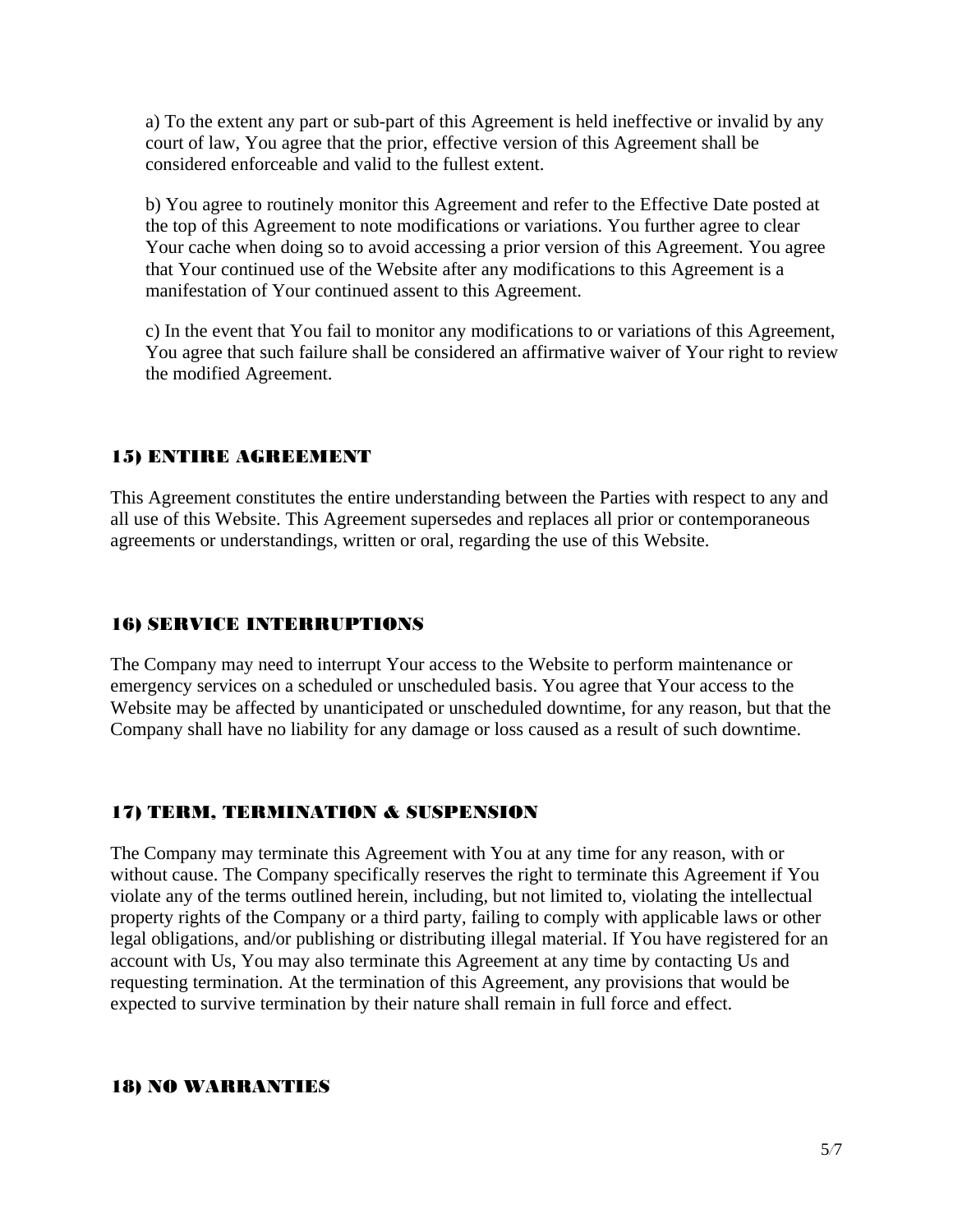By accessing the Website, You agree that Your use of the Website and Services is at Your sole and exclusive risk and that any Services provided by Us are on an "As Is" basis. The Company hereby expressly disclaims any and all express or implied warranties of any kind, including, but not limited to the implied warranty of fitness for a particular purpose and the implied warranty of merchantability. The Company makes no warranties that the Website or Services will meet Your needs or that the Website or Services will be uninterrupted, error-free, or secure. The Company also makes no warranties as to the reliability or accuracy of any information on the Website or obtained through the Services. You agree that any damage that may occur to You, through Your computer system, or as a result of loss of Your data from Your use of the Website or Services is Your sole responsibility and that the Company is not liable for any such damage or loss.

#### 19) LIMITATION ON LIABILITY

The Company is not liable for any damages that may occur to You as a result of Your use of the Website or Services, to the fullest extent permitted by law. This section applies to any and all claims by You, including, but not limited to, lost profits or revenues, consequential or punitive damages, negligence, strict liability, fraud, or torts of any kind.

#### 20) GENERAL PROVISIONS:

a) LANGUAGE: All communications made or notices given pursuant to this Agreement shall be in the English language.

**b) JURISDICTION, VENUE & CHOICE OF LAW:** Through Your use of the Website or Services, You agree that the laws of Portugal shall govern any matter or dispute relating to or arising out of this Agreement, as well as any dispute of any kind that may arise between You and the Company, with the exception of its conflict of law provisions. In case any litigation specifically permitted under this Agreement is initiated, the Parties agree to submit the dispute to the Courts of Lisbon.

c) ASSIGNMENT: This Agreement, or the rights granted hereunder, may not be assigned, sold, leased or otherwise transferred in whole or part by You. Should this Agreement, or the rights granted hereunder, by assigned, sold, leased or otherwise transferred by the Company, the rights and liabilities of the Company will bind and inure to any assignees, administrators, successors, and executors.

d) SEVERABILITY: If any part or sub-part of this Agreement is held invalid or unenforceable by a court of law or competent arbitrator, the remaining parts and sub-parts will be enforced to the maximum extent possible. In such condition, the remainder of this Agreement shall continue in full force.

e) NO WAIVER: In the event that We fail to enforce any provision of this Agreement, this shall not constitute a waiver of any future enforcement of that provision or of any other